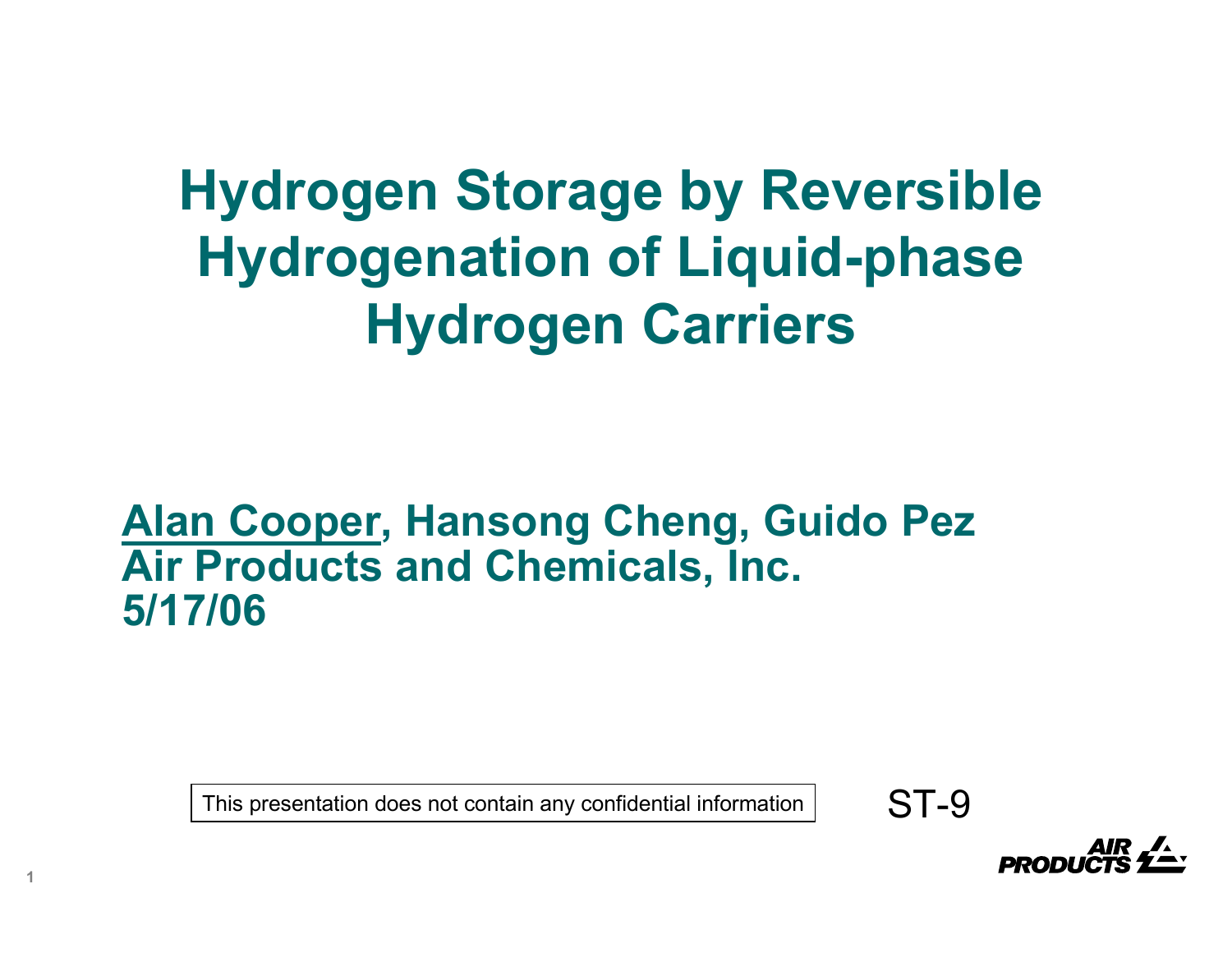# **Overview**

## **Timeline**

- $\bullet$ **2/04 – 2/08**
- $\bullet$

## **Budget**

- $\bullet$  **Total project \$6,121,242**
	- **DOE share \$4,346,082 (71%)**
- $\bullet$ **FY05 funding \$812,000**
- $\bullet$ **FY05 funding \$1,000,000**

## **Barriers**

- **60% complete**<br> **60% complete**<br> **EXECUTE:**<br> **COMPLE CONTENT CONTENT Storage<br>
<b>Storage** 
	- **A. Cost**
	- **B. Weight and Volume:**
	- **6.0 wt. % and 45 g H<sub>2</sub>/L (2010)**
	- **C. Efficiency**
	- **E. Refueling time**
	- **R. Regeneration Processes**

#### **Interactions**

- $\bullet$ **Current interactions: Auto OEM's, Academic researchers**
- $\bullet$  **Anticipated interactions: Chemical hydrides COE, Catalyst companies**

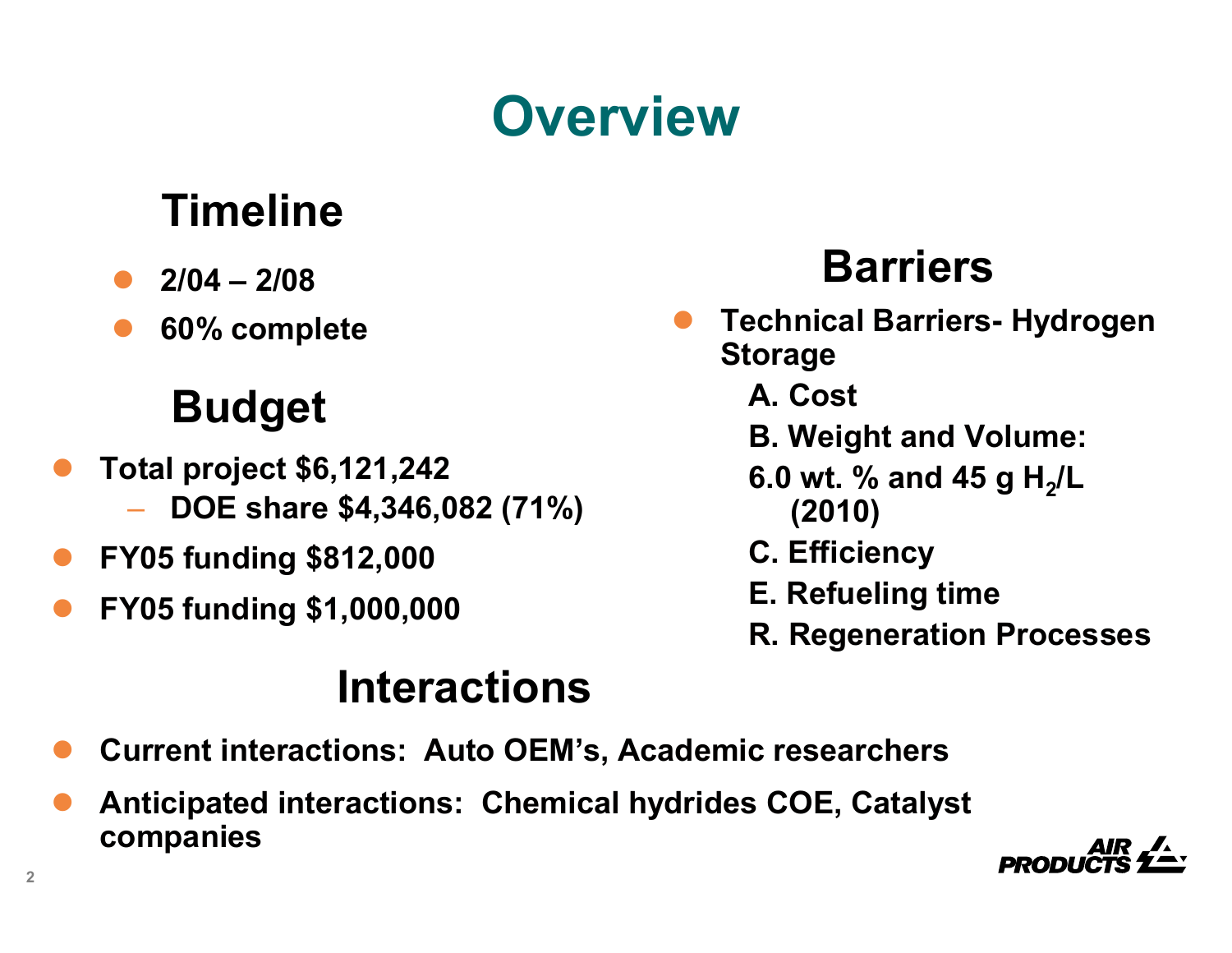# **Objectives**

- $\bullet$  **Development of liquid-phase hydrogen storage materials with**  capacities of >7 wt. % and >60 g H<sub>2</sub>/L and associated **dehydrogenation and hydrogenation catalysts. Scale up of liquid carriers for further evaluation.**
	- **Selective, highly reversible catalytic hydrogenation and dehydrogenation, enabling multiple cycles of use with no significant degradation of the molecule - barriers A, R (cost, regeneration processes)**
	- Optimal heat of dehydrogenation (10-13 kcal/mole H<sub>2</sub>), **enabling the catalytic dehydrogenation at unprecedented temperatures (<200 oC) – barriers B, C (weight/volume, efficiency)**
	- $-$  Low volatility (b.p. > 300 °C), enabling the use of these liquids **in simplified systems onboard vehicles and reducing exposure to vapors – barrier E (refueling time)**
	- **Acceptable cost for the liquid carrier and the hydrogenation process – barriers A, R (cost, regeneration processes)**

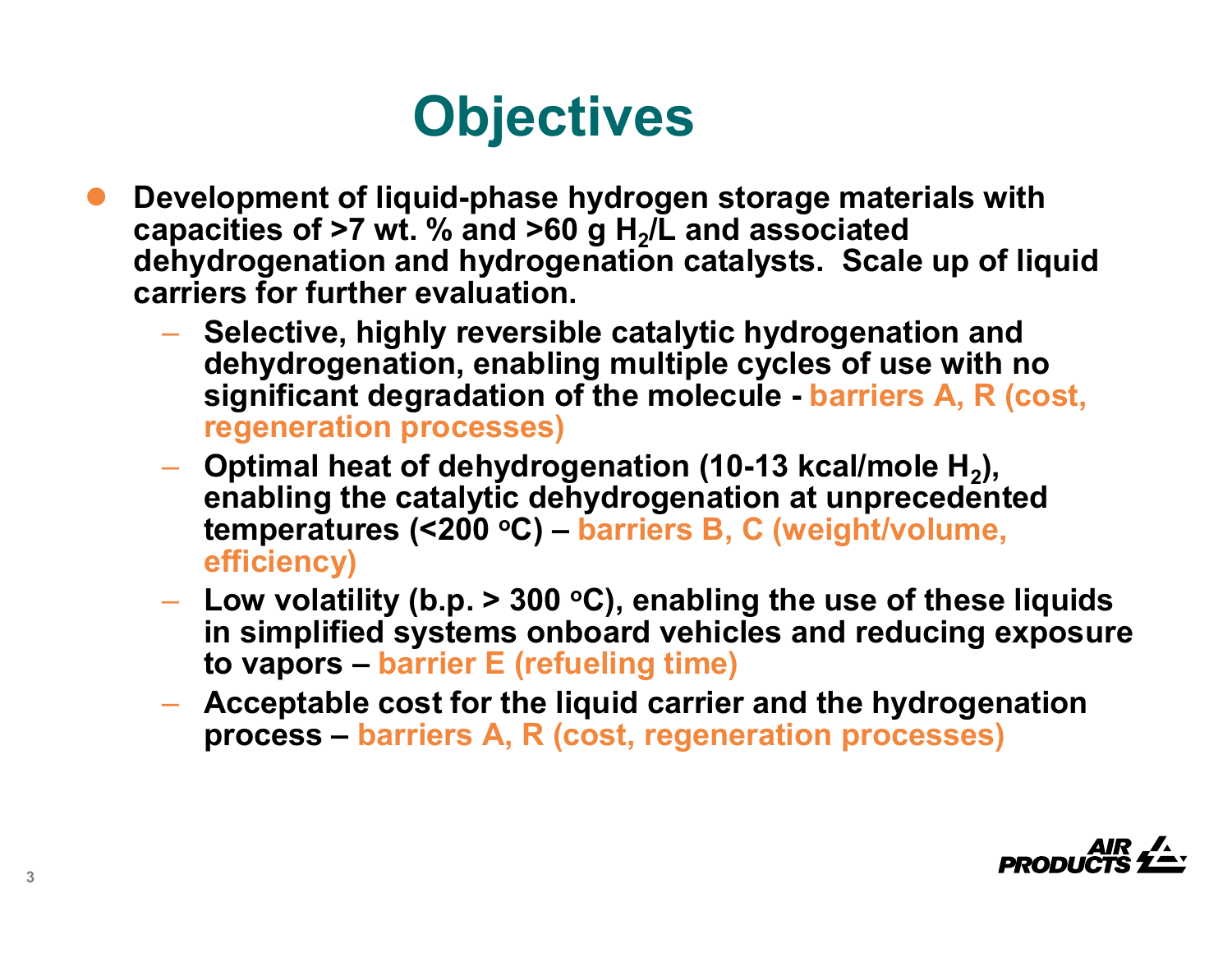**An off-board regenerable liquid carrier for vehicles and stationary H2 gas delivery**



 $\bullet$  **Conformable shape liquid tank with design to separate liquids; 18.9 gallons for 5 kg hydrogen at 7 wt. % and unit density**

**Approach:**

 $\bullet$  **Heat exchange reduces the vehicles' radiator load by**  *ca.* **40% (for** Δ**H of 12**  kcal/mol  $\mathsf{H}_2$  and 50% FC **efficiency)**



**Maximum energy efficiency: by (a) recovering the exothermic (-**Δ**H) of hydrogenation and (b) utilizing the waste heat from the power source to supply the** Δ**H for the endothermic dehydrogenation.**

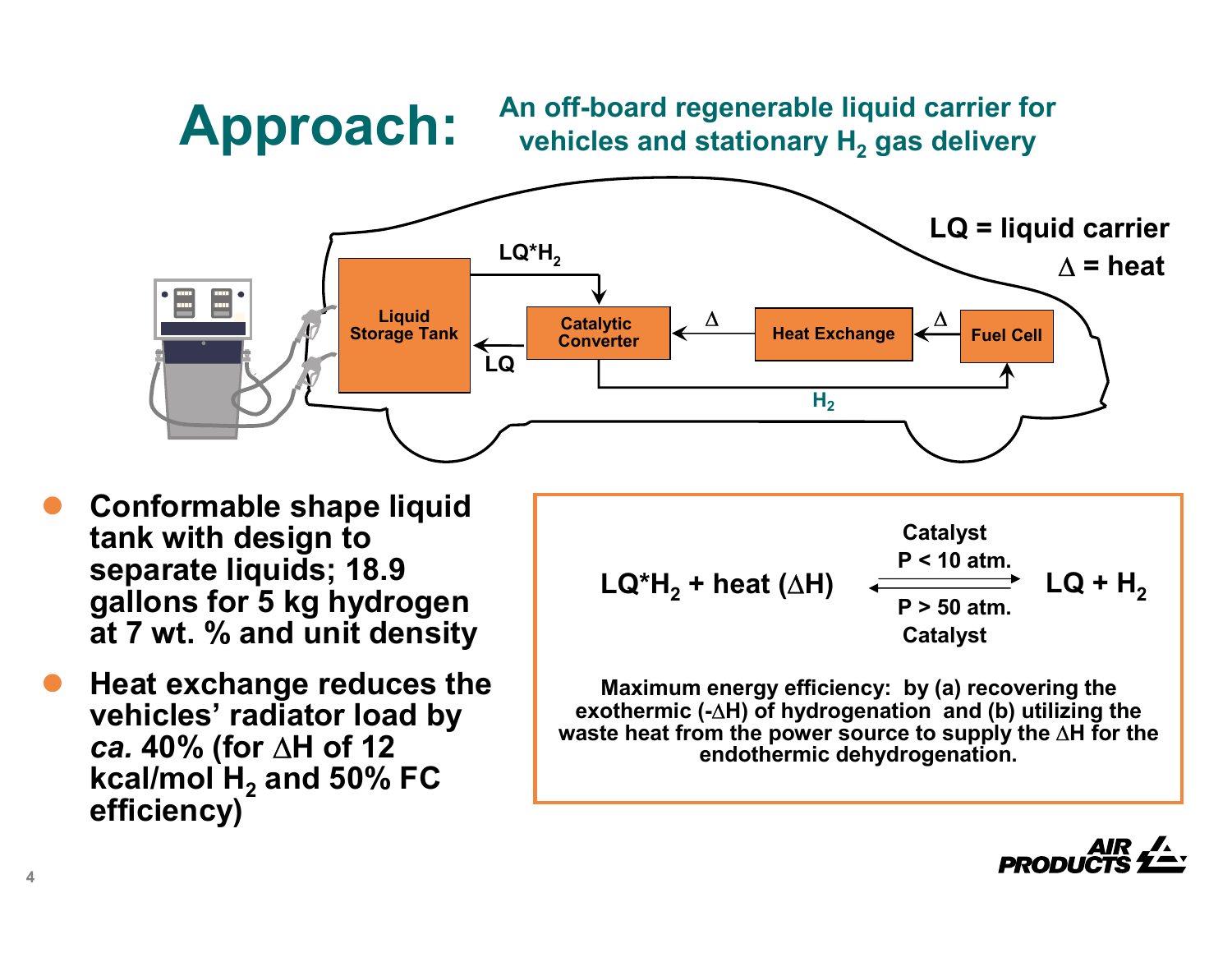# **Experimental Discovery Approach**



- $\bullet$  **Carrier Selection**
	- **Rational selection based upon experience**
- $\bullet$  **Computational Modeling**
	- **Must use proper models**
- $\bullet$  **Organic Synthesis**
	- **High purity compounds**
- $\bullet$  **Selective Hydrogenation**
	- **99+% selective!**
	- **Many different types of molecules**
	- **Some at low temperatures**
- $\bullet$  **Dehydrogenation Testing**
	- **Large variation in rates between catalysts**
	- **Must also be 99+% selective**

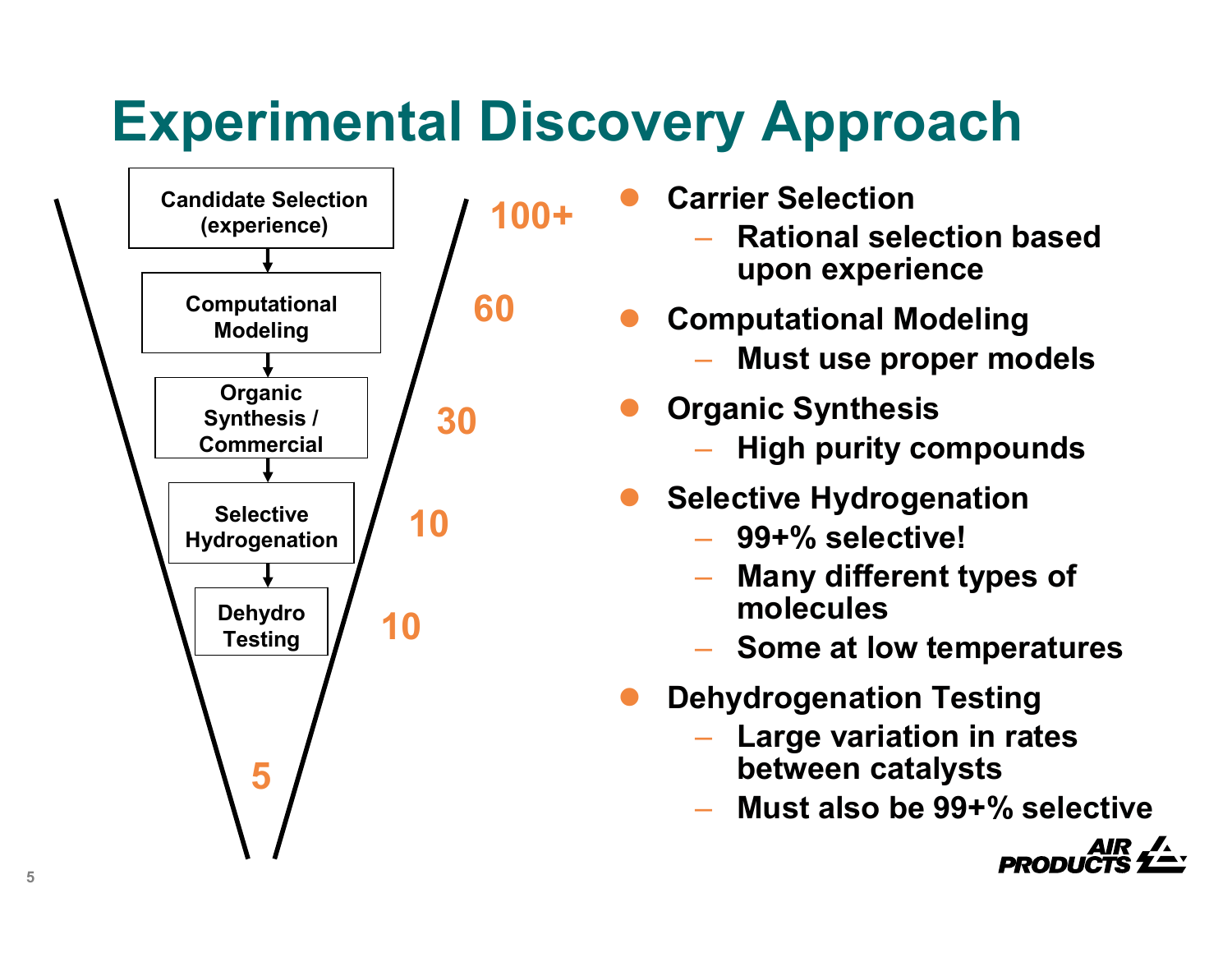## **Prior Year Results: Hydrogen Generation from N-ethylcarbazole**



**GC/MS analysis after run termination showed evolution of 5.7 wt. % H2**

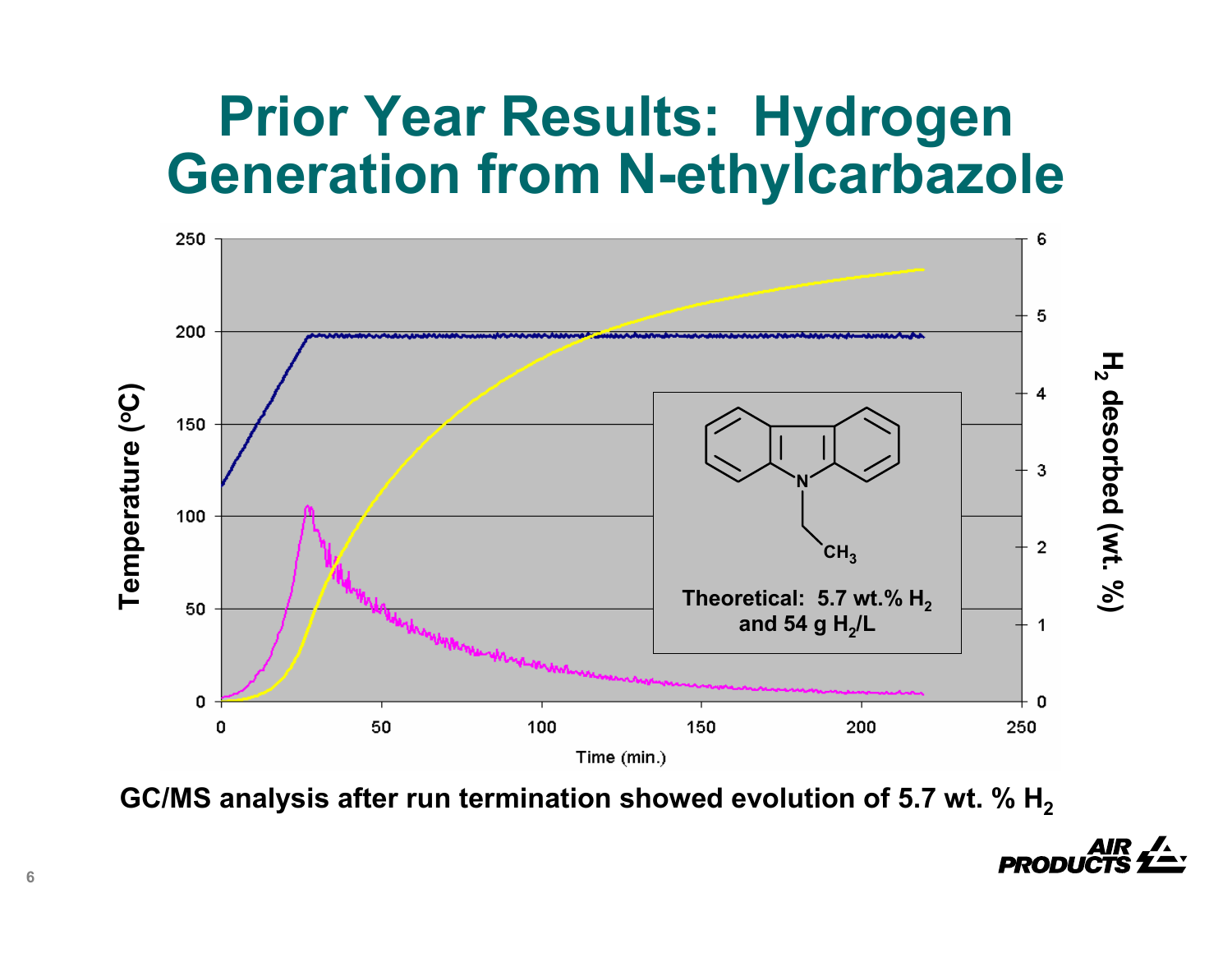## **Perhydro-N-ethylcarbazole Conformers**

At B3LYP/G-311G\*\* level









 $\Delta E = 2.6$  kcal/mol



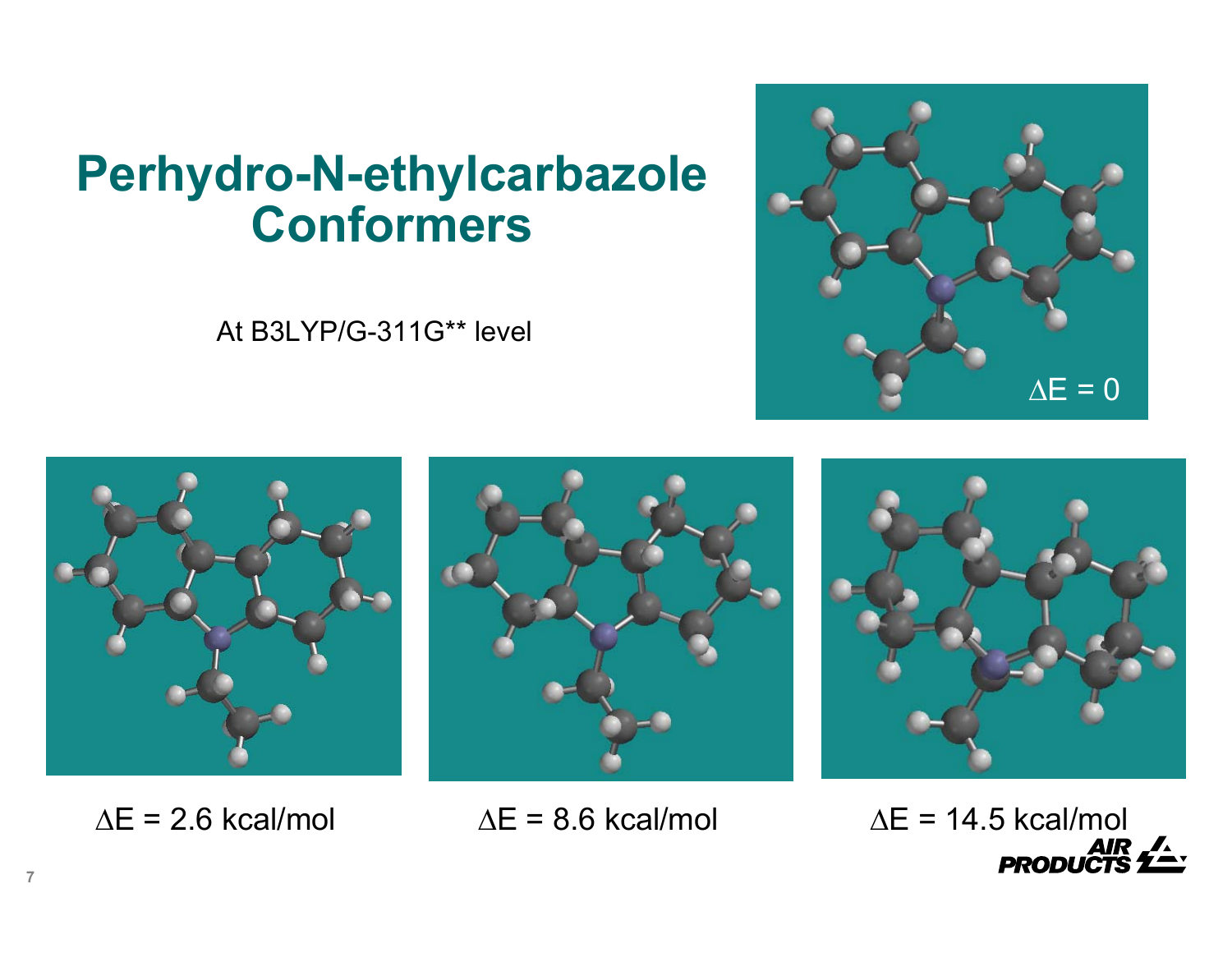#### **New Results: N-ethylcarbazole Kinetic versus Thermodynamic Conformers**



**Hydrogen release at 100-125 oC from energetic conformers. Selective formation of energetic conformers could improve the thermodynamics of almost all types of carriers PROD**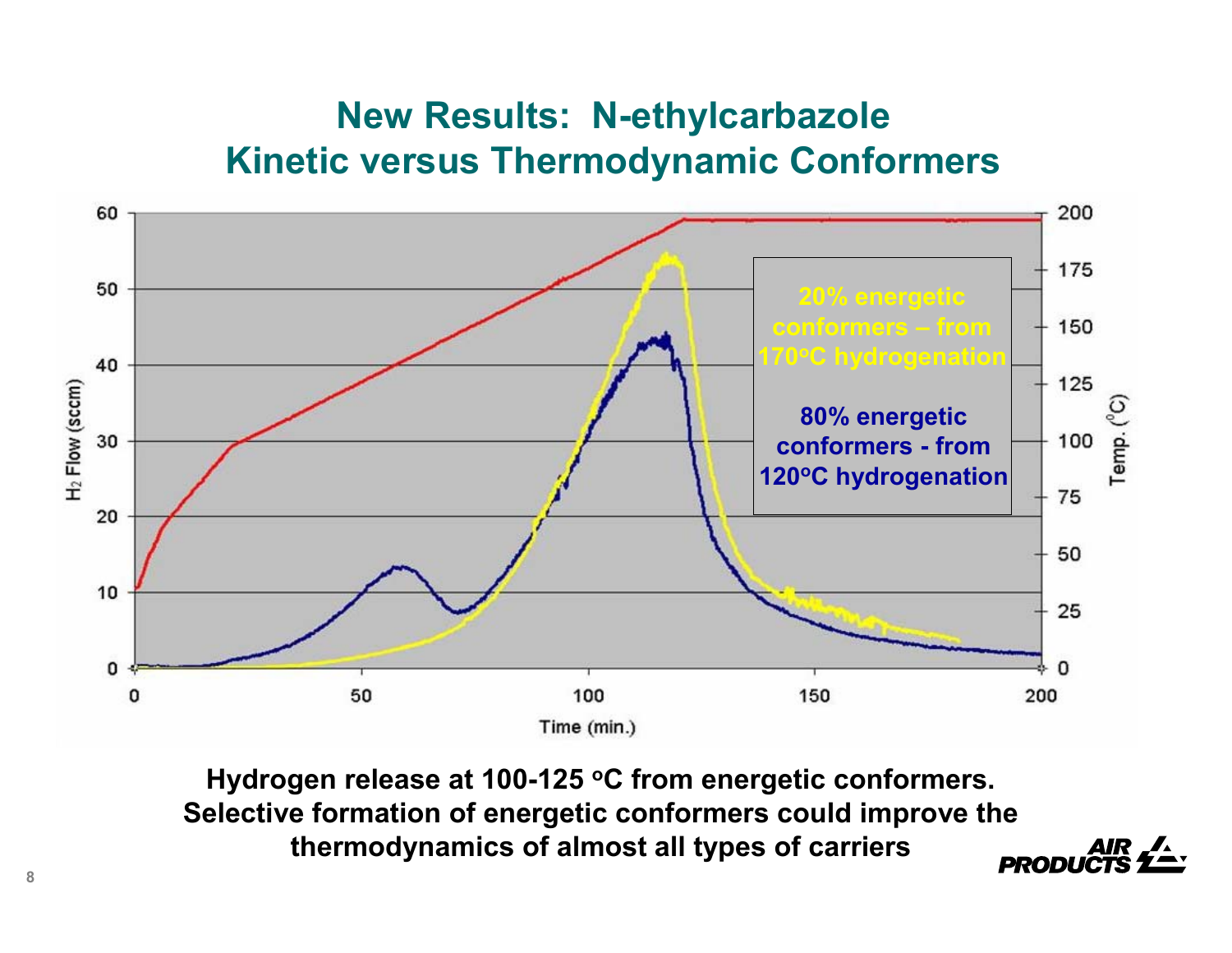#### **New results: Dehydrogenation Catalyst Screening**



**Dehydrogenation catalyst discovery – we have designed and tested >100 catalysts in the past year**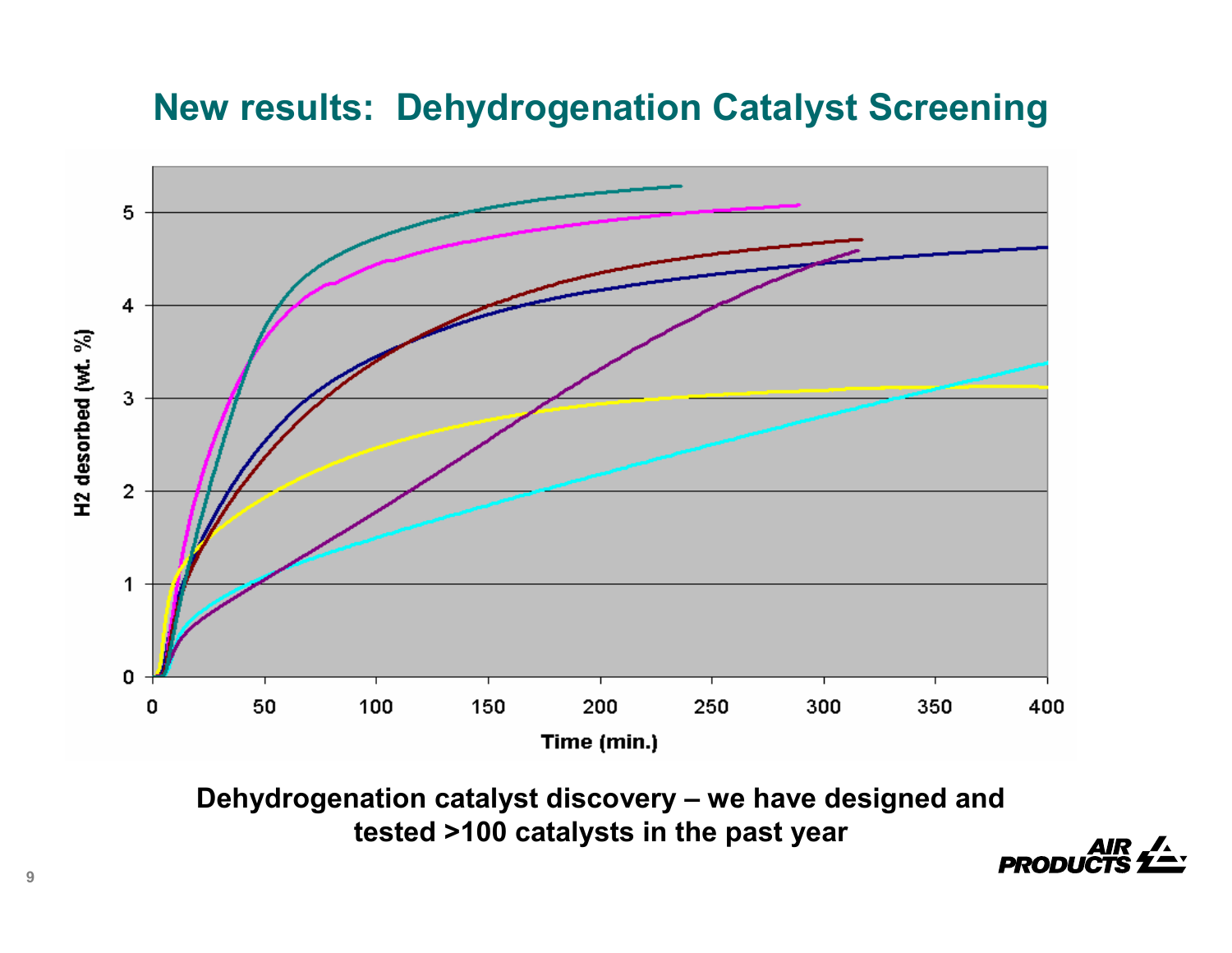#### **New results: Development of highly active dehydrogenation catalysts**



**PRODU** 

**Higher activity than commercial catalyst using 10X less active metal**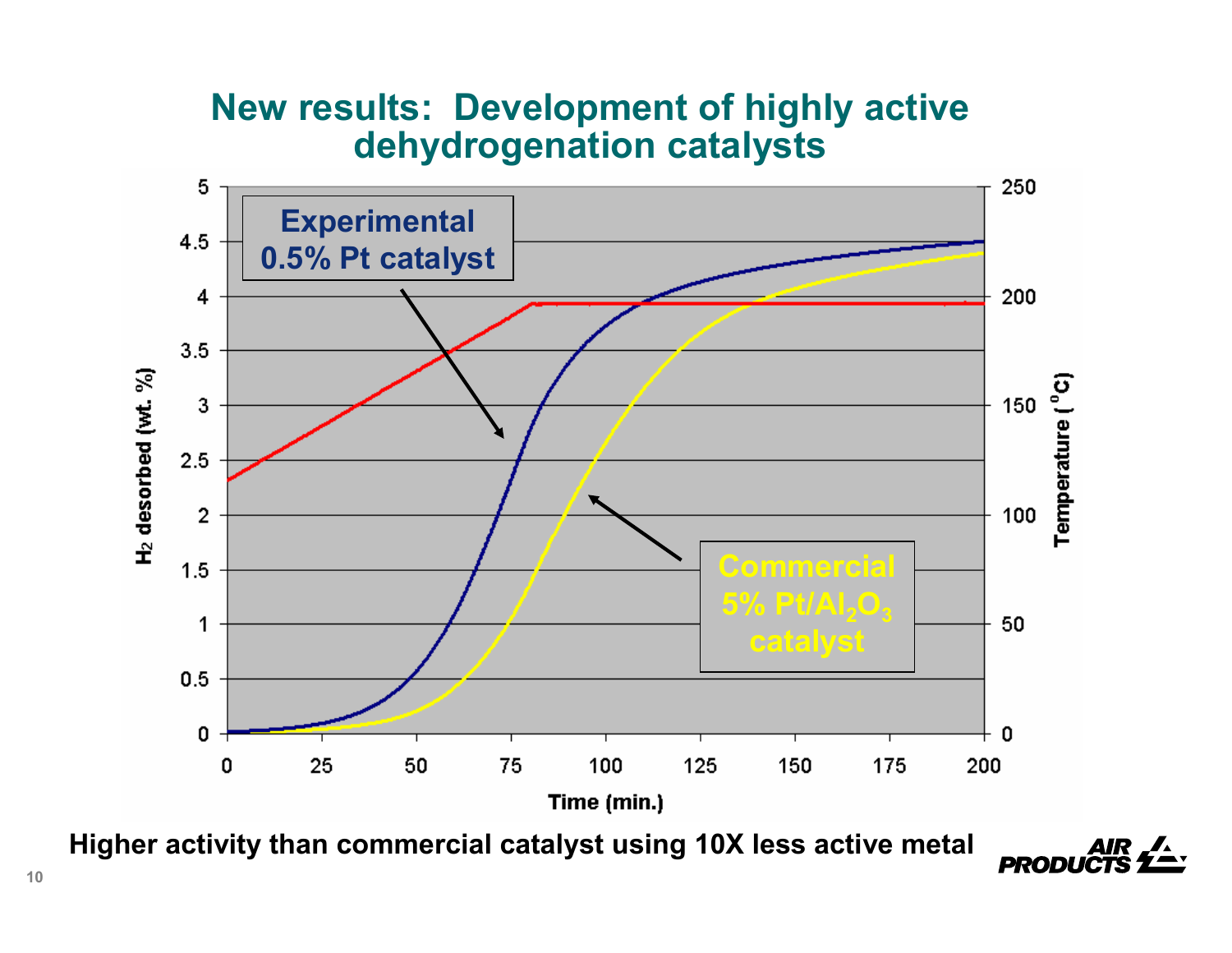#### **New results: N-methylcarbazole dehydrogenation**



**improvements needed to meet goals**

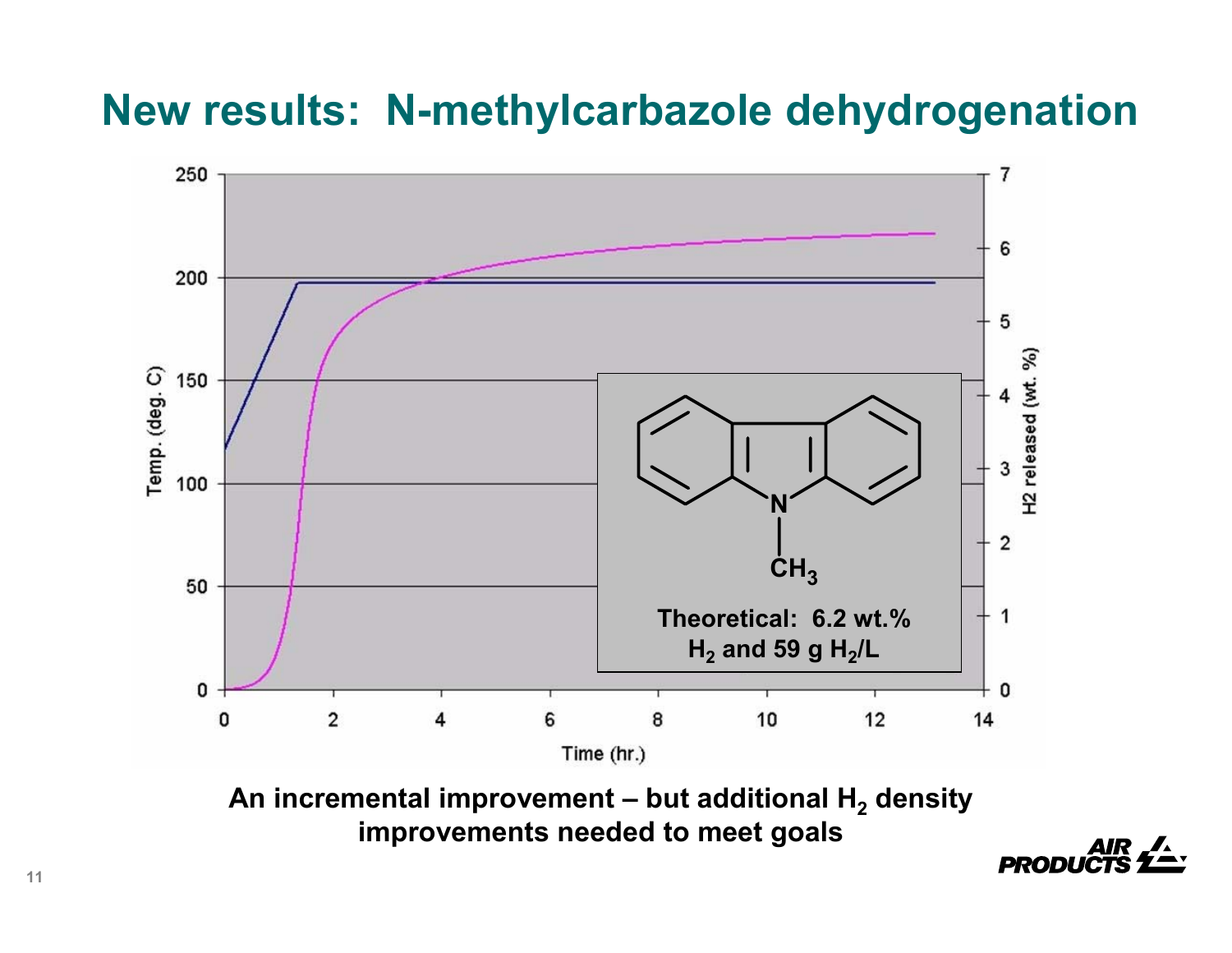## **New carrier: Phenylenecarbazole**



**GC/MS analysis after run termination showed evolution of 6.2 % wt H2**

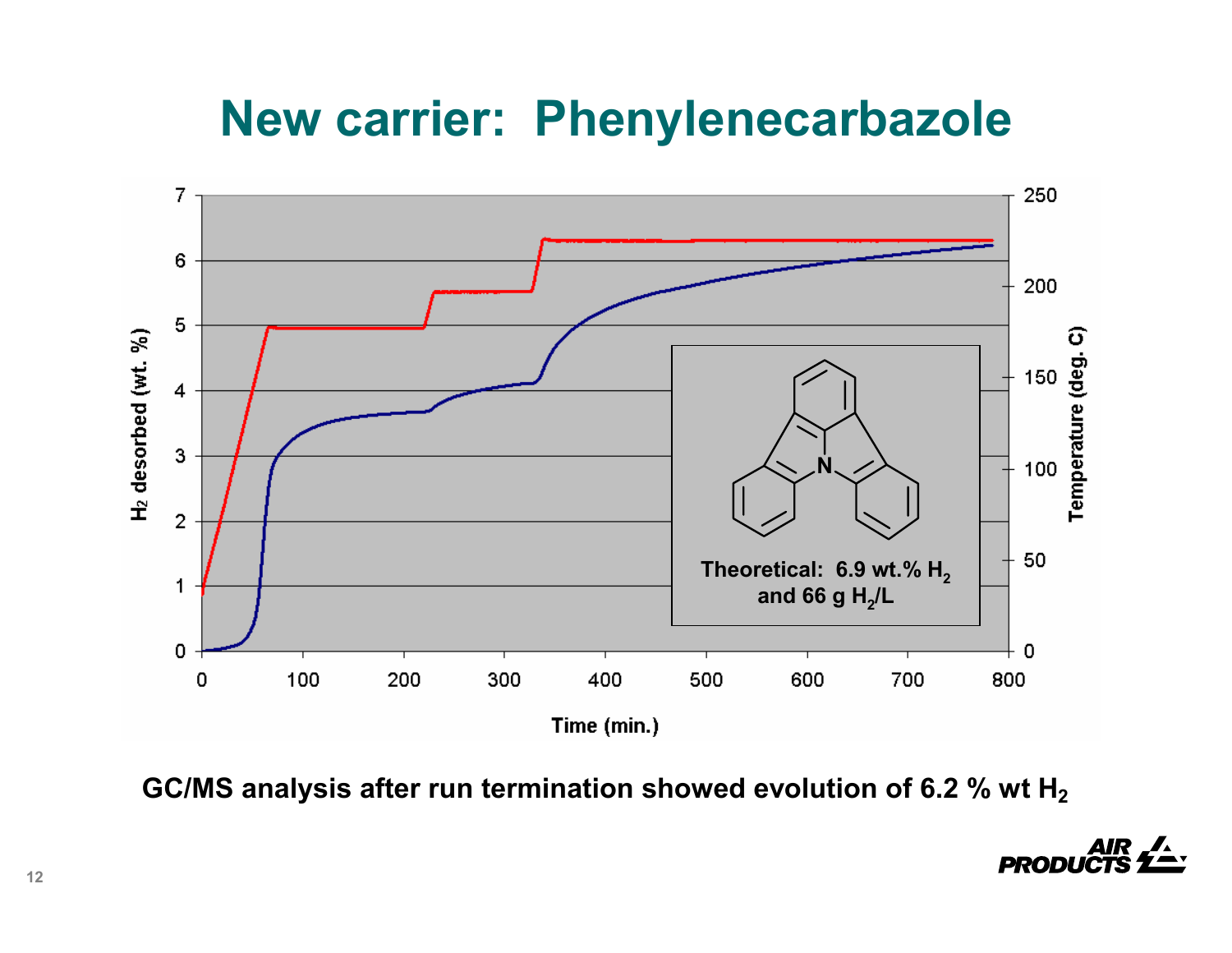## **Experimental challenge: Hydrogenolysis of Phenylenecarbazole**



#### **High selectivity on hydrogenation**

#### **However, presence of secondary amine from ring opening during dehydrogenation confirmed by alkylation and by GC/MS**

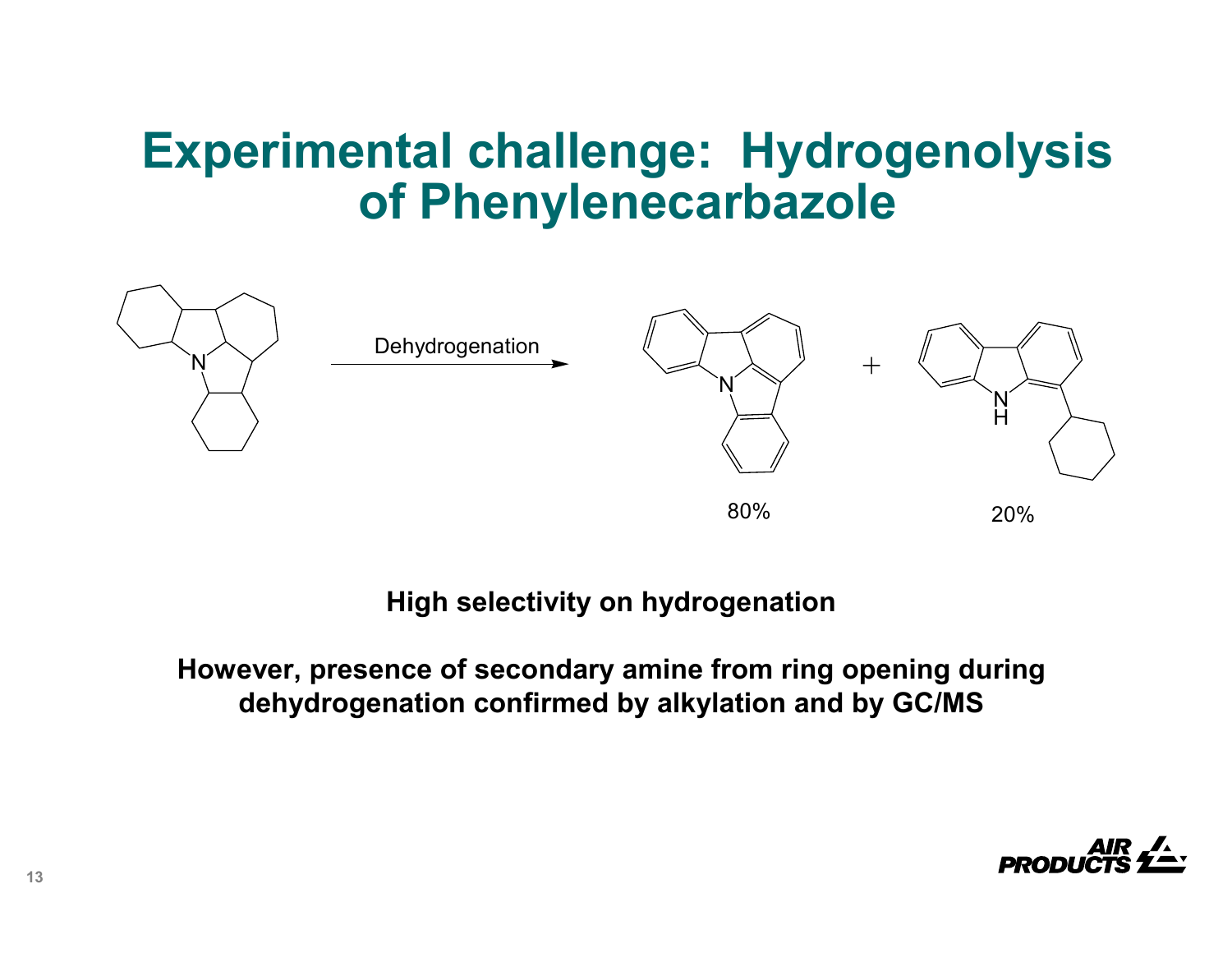#### **New results: Phenanthrolene Dehydrogenation**



**We have demonstrated a 7+ wt. % reversible capacity with this new carrier – a 1.5 wt. % increase over N-ethylcarbazolePROD**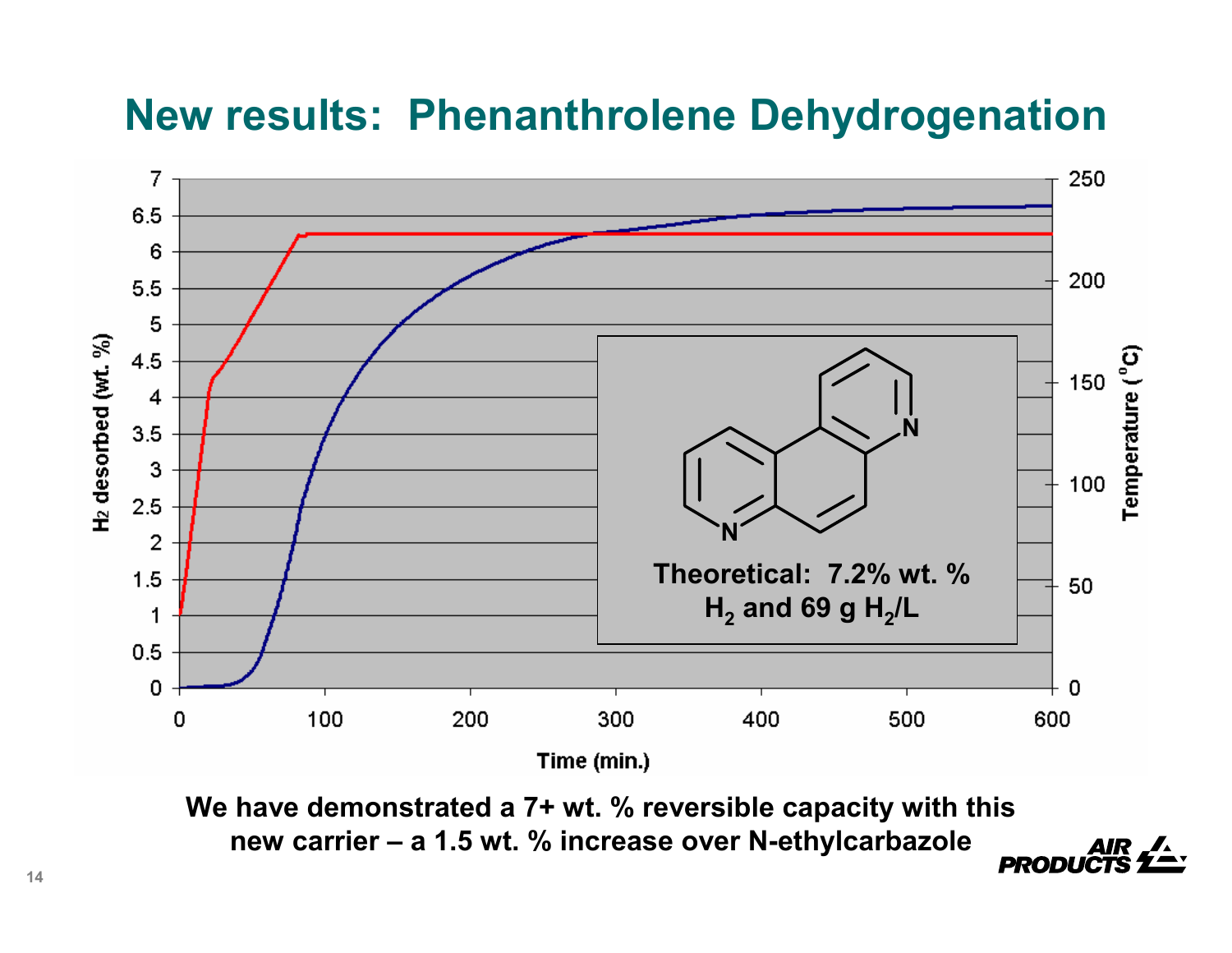#### **New results: Oxygen-containing Carrier**



**A member of a new class of hydrogen carriers containing only oxygen heteroatoms**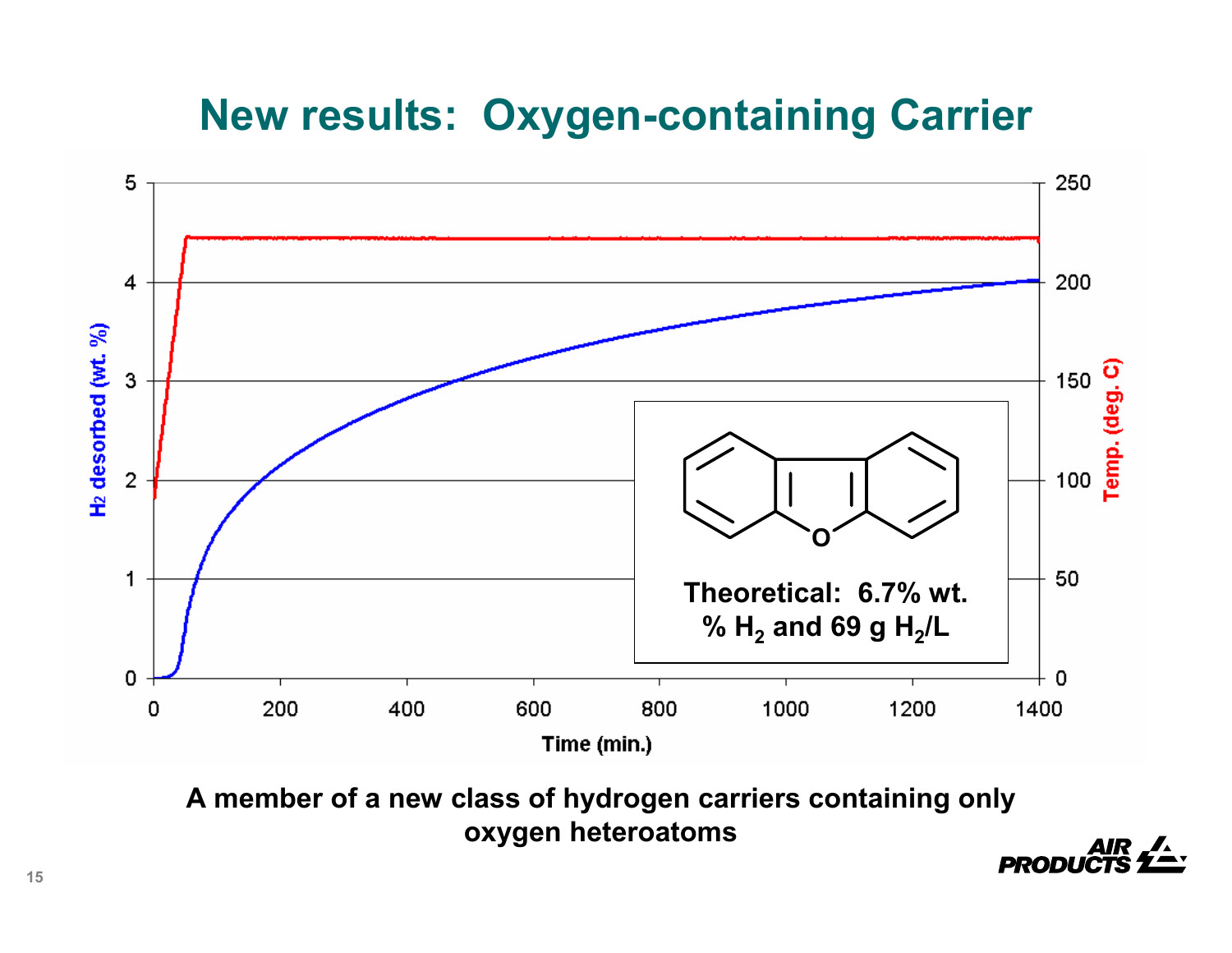# **Future Work**

- $\bullet$ **Keep focus on fundamentals**
- **New carrier discovery** 
	- **Focus on carriers with 7+ wt % capacity**
		- Investigate carriers with higher **Investigation (>1 H per atom) for >7.2 wt. % theoretical capacity**
	- **Maintain focus on correct thermodynamics for low temperature dehydrogenation**
- $\bullet$  **New dehydrogenation catalysts**
	- **combinatorial approach?**
- **Selection of carriers for lifetime testing and scale-up**

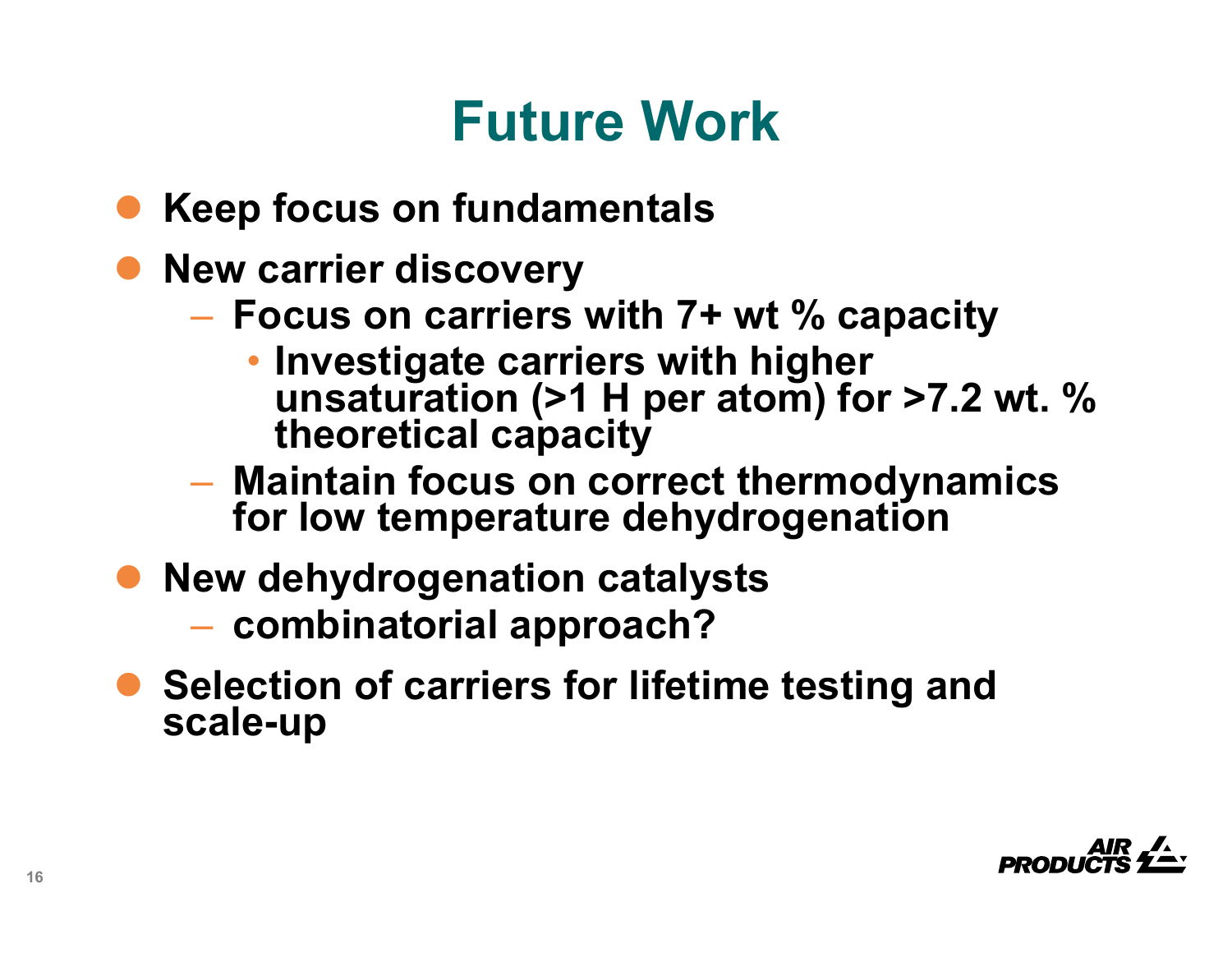## **Responses to Previous Year Reviewers' Comments**

- $\bullet$  "Not a great deal of collaboration..."
	- We have a research project with Moscow State University on catalysis. We will be partnering with Pacific Northwest National Laboratory, United Technologies Research Corporation, and Penn State University under a closely related DOE  ${\sf H_2}$  delivery project.
- $\bullet$  "What are prospects for low temperature desorption?"
	- We continue to use computational modeling to identify potential carriers with low heats of hydrogenation. In addition, the fundamental studies on energetic conformers has revealed a mechanism for substantial decease in the dehydrogenation temperature of many potential carriers.
- $\bullet$  "...cycling stability demonstrated only over 3 cycles"
	- We have performed additional cycling experiments that have shown stability of both carrier and dehydrogenation catalyst over 6 cycles (see back-up slides). We also performed accelerated lifetime testing by holding liquid carrier for 400 hours at simulated dehydrogenation reactor conditions where multiple fully- and partially-dehydrogenated intermediates were present.

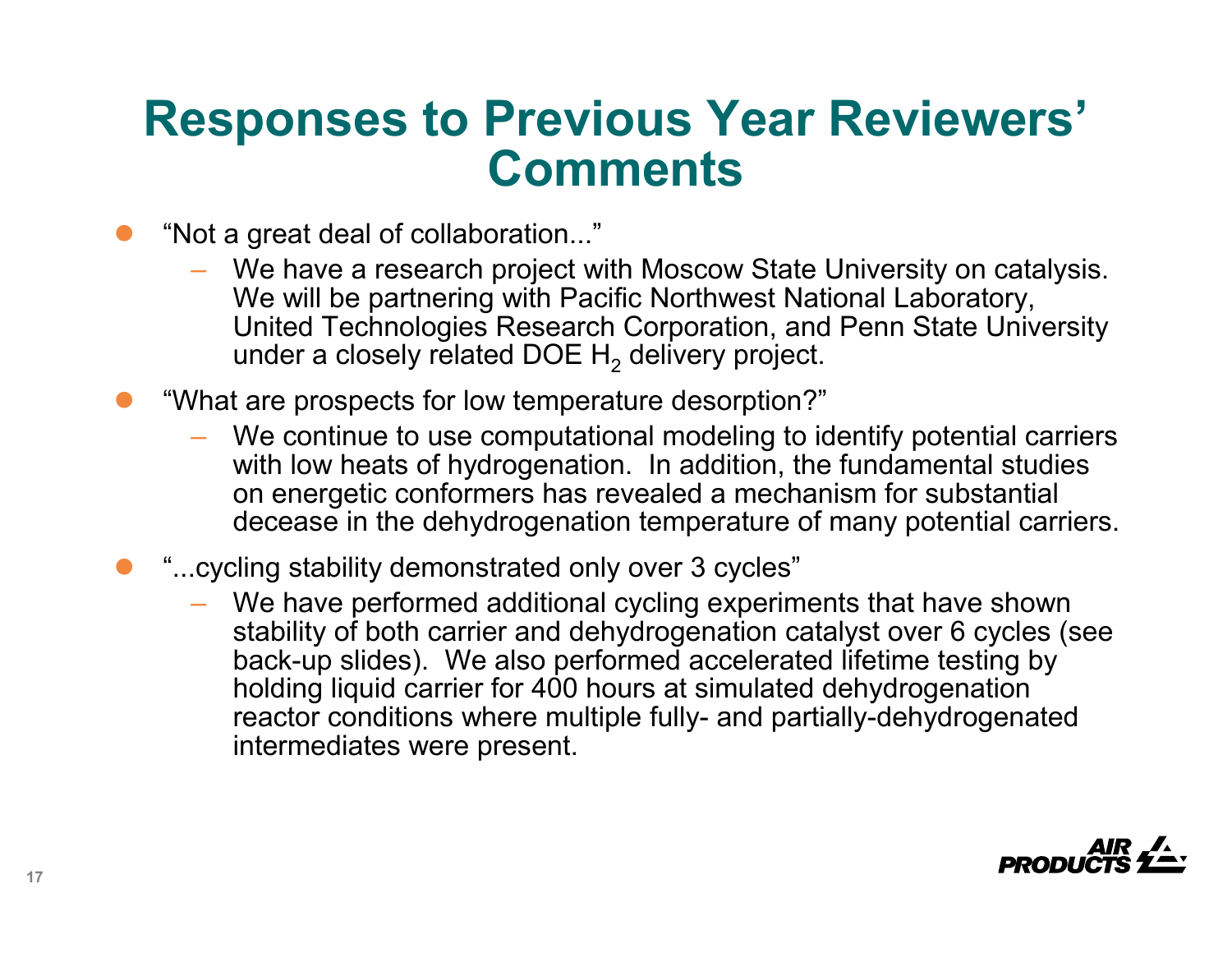## **Summary**

- $\bullet$ **Relevance: Development of practical hydrogen storage technology with desirable capacity, safety characteristics, efficiency and integration with hydrogen production/delivery**
- $\bullet$ **Approach: Reversible, selective hydrogenation of organic liquid carriers**
- $\bullet$ **Technical accomplishments: Development of highly active dehydrogenation catalysts, increase of gravimetric and volumetric capacity**
- $\bullet$ **Future work: Investigate higher capacity carriers, lower dehydrogenation temperatures**

| <b>On-Board Hydrogen Storage System Targets</b><br>(**Theoretical capacity is based on material only, not system value) |                     |                       |                            |                     |
|-------------------------------------------------------------------------------------------------------------------------|---------------------|-----------------------|----------------------------|---------------------|
| <b>Storage Parameter</b>                                                                                                | <b>Units</b>        | 2010 System<br>Target | <b>FY05</b><br>materials** | FY06 materials**    |
| <b>Specific Energy</b>                                                                                                  | wt. % $H_2$         | 6 wt.%                | 5.7 wt.%                   | $7.2 \text{ wt.} %$ |
| <b>Volumetric</b><br><b>Energy Capacity</b>                                                                             | g H <sub>2</sub> /L | 45                    | 54                         | 69                  |
| <b>Desorption</b><br><b>Temperature</b>                                                                                 | $\rm ^oC$           |                       | 180-200 °C                 | 200-225 °C          |

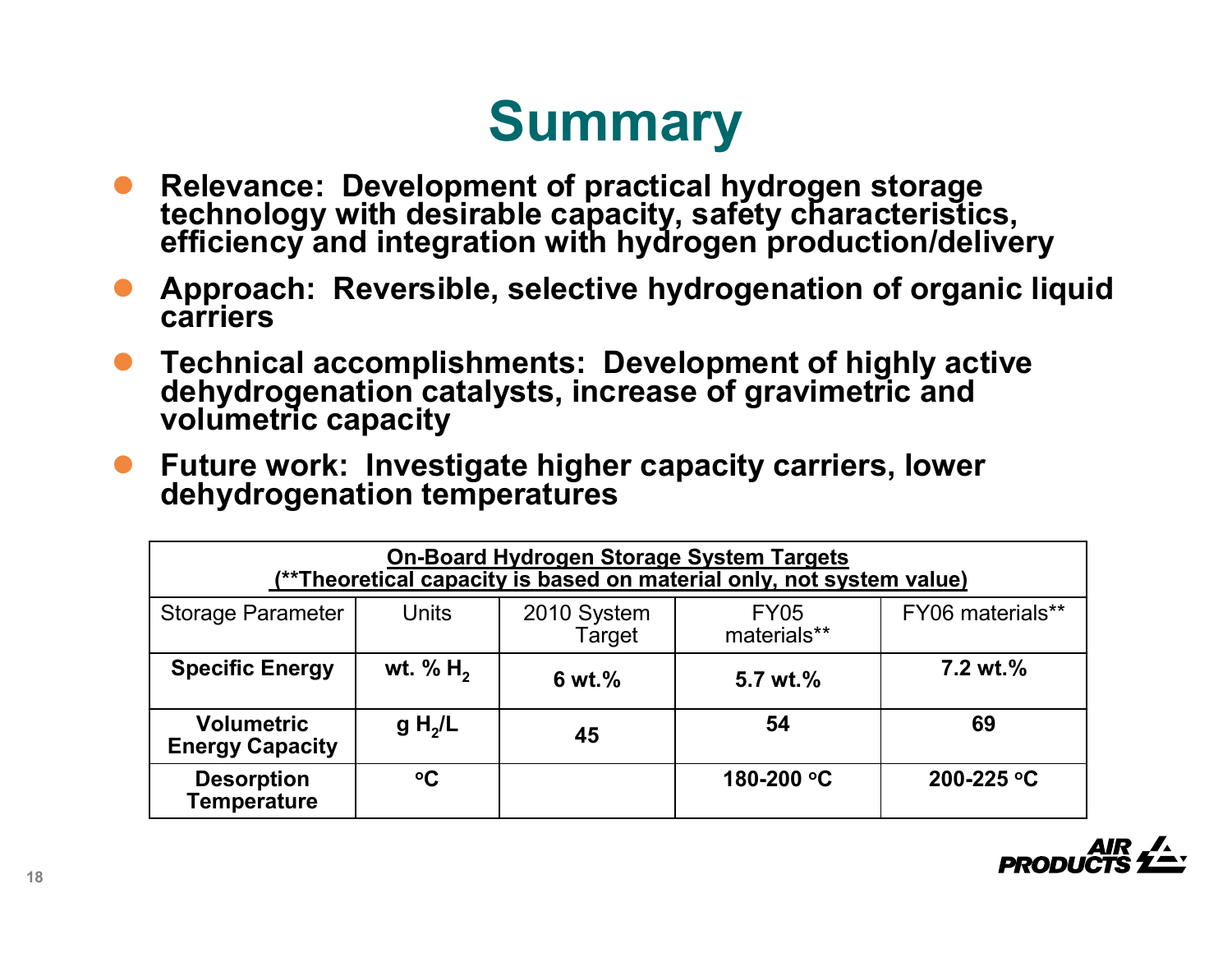## **Back-up Slides**

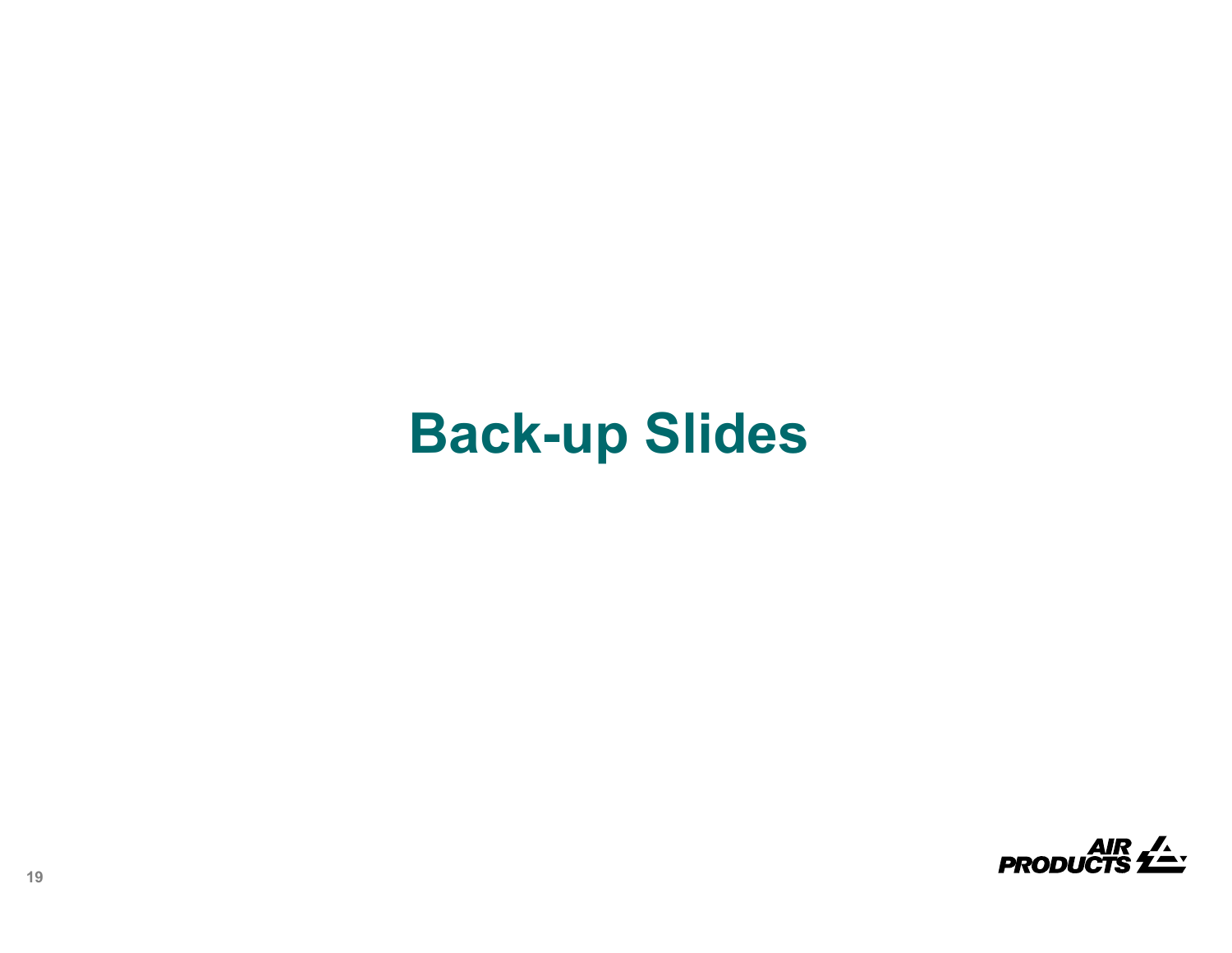# **Acknowledgements**

- $\bullet$ **Aaron Scott**
- $\bullet$ **Don Fowler**
- $\bullet$ **Atteye Abdourazak**
- $\bullet$ **Fred Wilhelm**
- $\bullet$ **Bernard Toseland**
- $\bullet$ **Gian Muraro**
- z **Vyril Monk**

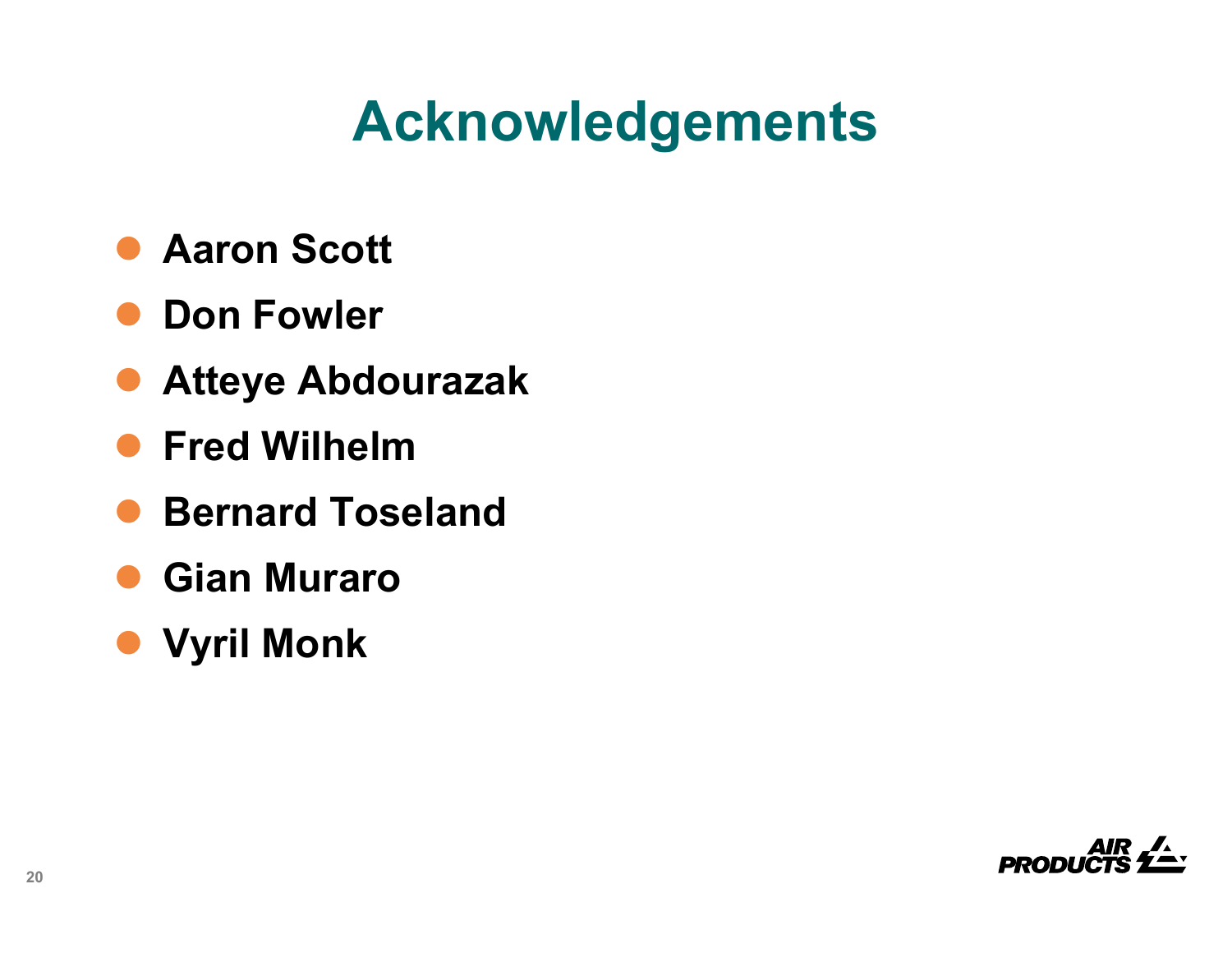## **Publications and Presentations**

- **"Hydrogen Storage and Delivery by Reversible Hydrogenation of Liquid-phase Hydrogen Carriers", International Partnership for a Hydrogen Economy Hydrogen Storage Workshop, 6/05, Invited Presentation**
- **"Integrated Hydrogen Storage and Delivery using Organic Liquid Carriers", Materials Science and Technology Conference, 9/05, Invited Presentation**
- **"Hydrogen Storage and Delivery in a Liquid Carrier Infrastructure", Materials Research Society Spring Meeting, 4/06, Invited Presentation**

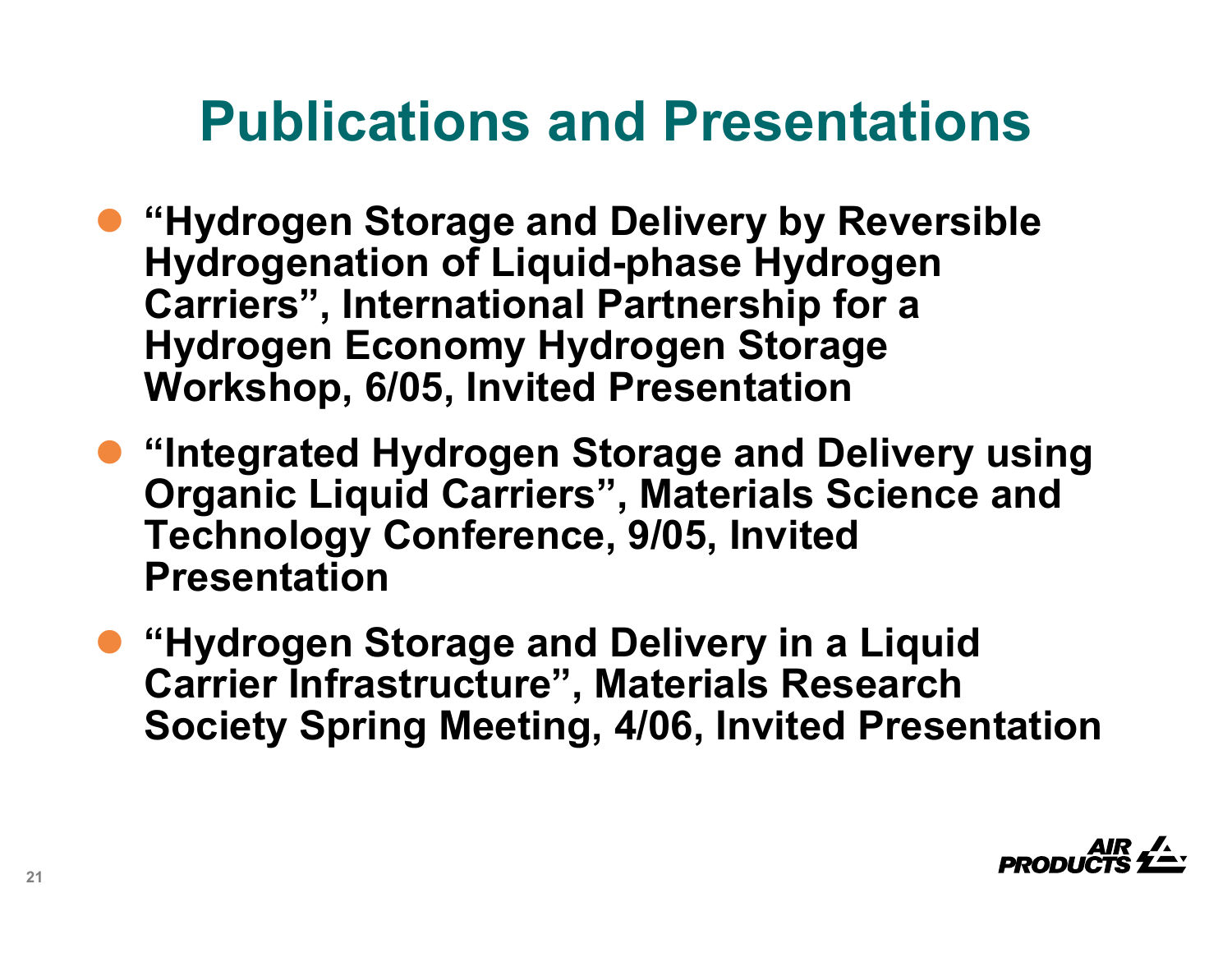# **Critical Assumptions and Issues**

- $\bullet$  **In order to utilize fuel cell waste heat for liquid carrier dehydrogenation, dehydrogenation must occur at an acceptable rate at a temperature below the fuel cell waste heat temperature. Carriers at the low end of the 10-13 kcal/mol heat of hydrogenation range and dehydrogenation catalysts that are active at below the fuel cell waste heat temperature must be discovered.**
	- **Energetic conformers can yield substantial decreases in dehydrogenation temperature. We have identified new, highly active dehydrogenation catalysts.**
	- **Increase in PEM fuel cell operating temperatures could assist.**
- $\bullet$  **Carriers with higher unsaturation (>1 H per atom) that have >7.2 wt. % theoretical capacity can be identified.**
	- **We are using our predictive computational capability to identify potential carriers for experimental testing.**
- $\bullet$  **Effective dehydrogenation reactors that can utilize successful carriers and dehydrogenation catalysts from this hydrogen storage program will be engineered.**
	- **We are awaiting DOE funding to begin the associated H2 delivery project. One aspect of this project is the engineering of novel dehydrogenation reactors that are designed to accommodate carriers and dehydrogenation catalysts from this hydrogen storage program.**